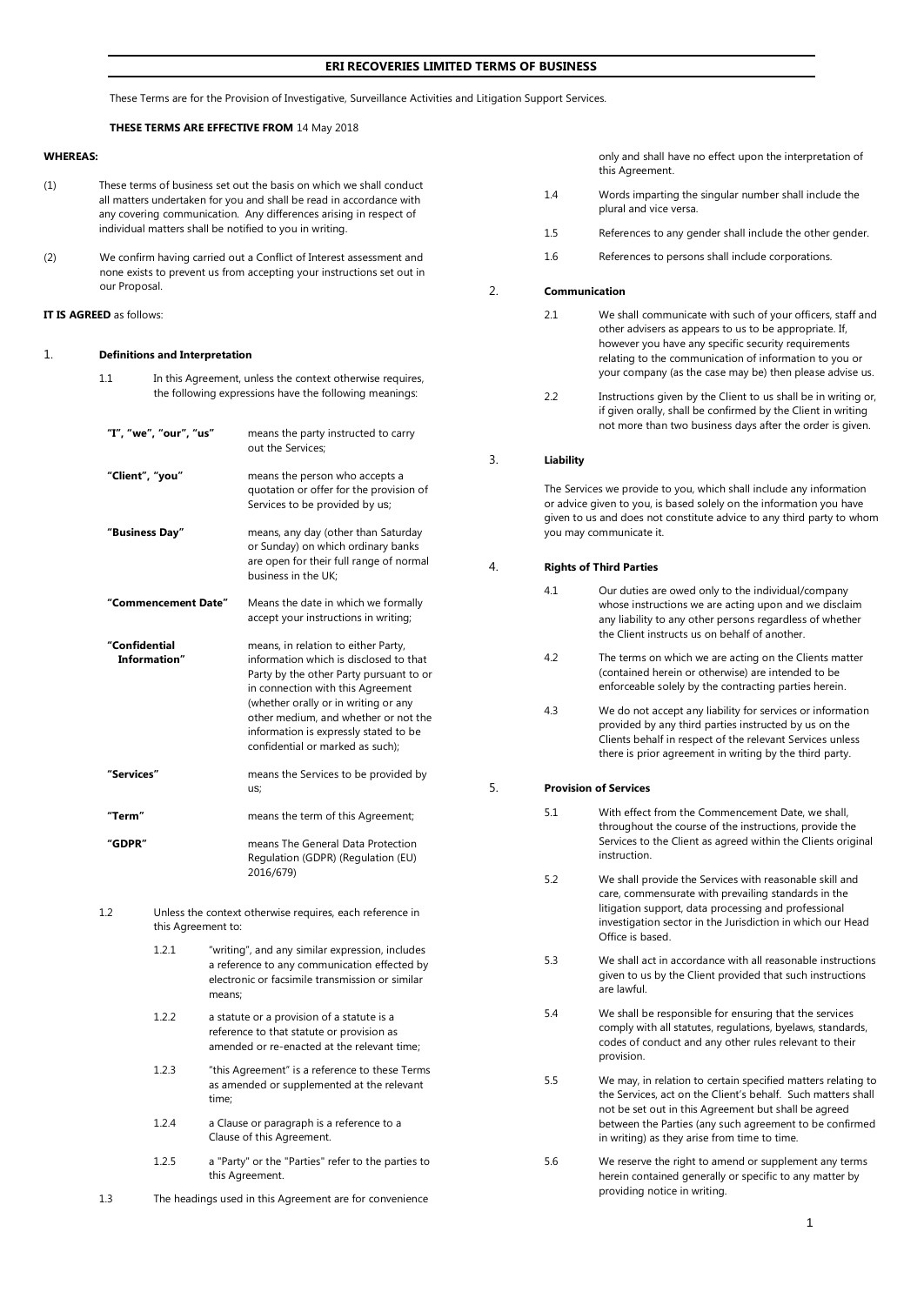#### 6. **Client's Obligations Pertaining to Services**

- 6.1 The Client shall use all reasonable endeavours to provide all pertinent information in their lawful instruction to us that is necessary for us to provide the Services.
- 6.2 The Client may, from time to time, issue reasonable lawful instructions to us in relation to our provision of the Services, only insofar as they meet the specifications of the service offered by us.
- 6.3 In the event that we require the decision, approval, consent or any other communication from the Client in order to continue with the provision of the Services or any part thereof at any time, the Client shall provide the same in a reasonable and timely manner.
- 6.4 If any consents, licences or other permissions are needed from any third parties such as landlords, planning authorities, local authorities, regulatory bodies or similar, it shall be the Client's responsibility to obtain the same in advance of the provision of the Services (or the relevant part thereof) unless otherwise specifically agreed.
- 6.5 If the nature of the Services requires that we have access to the Client's premises or any other location, access to which is lawfully controlled by the Client, the Client shall ensure we have access to the same at the times to be agreed between us and the Client as required.
- 6.6 Any delay in the provision of the Services resulting from the Client's failure or delay in complying with any of the provisions of this Clause 6 shall not be our responsibility or fault.

## 7. **Fees, Payments and Records**

- 7.1 The cost of the Services shall be indicative of the type of work undertaken and it is normal procedure for us to provide an estimate or quotation in each instance. If there are any changes in the Clients instructions or in the circumstances of the matter at any time these shall be reflected, as the Client deems fit, in an amended estimate or quotation which shall be provided to the Client at the earliest opportunity. In the event that we are unable to provide an estimate, or we shall keep the Client informed of the work in progress on a periodic basis or upon the Clients request.
- 7.2 Where it is necessary to instruct a third party on behalf of the Client, including but not limited to external investigations, we will do so as the Client's agent and the Client shall be responsible for payment of the third parties fees.
- 7.3 We may ask for funds on account to cover for initial fees and disbursements and settlement of third parties' fees. Any request for any such monies shall not be an estimate or a cap on any fee and unless payment was made for a specified purpose, may be used to meet fees when invoiced to the Client.
- 7.4 An Invoice, or receipted invoice, will be rendered at the conclusion of a matter. We reserve the right to render interim invoices during the course of the Services provided. Any particular billing requirements of the Client should be given to us prior to the Services commencing.
- 7.5 Bills/invoices are payable before the end of the month following month of invoice and we reserve the right to charge interest at 8% above the underlying base rate and other charges in relation to late payment and/or debt recovery.

#### 8. **Confidentiality**

- 8.1 Each Party undertakes that, except as provided by sub-Clause 9.2 or as authorised in writing by the other Party, it shall, at all times during the continuance of this Agreement and in perpetuity after its termination:
	- 8.1.1 keep confidential all Confidential Information;
	- 8.1.2 not disclose any Confidential Information to any other party unless agreed in advance or as required by law, or in response to an order of a Court of competent jurisdiction;
	- 8.1.3 not use any Confidential Information for any purpose other than as contemplated by and subject to the terms of this Agreement;
	- 8.1.4 not make any copies of, record in any way or part with possession of any Confidential Information; and
	- 8.1.5 ensure that none of its directors, officers, employees, agents, sub-contractors or advisers does any act which, if done by that Party, would be a breach of the provisions of sub-Clauses 8.1.1 to 8.1.4 above.
- 8.2 The provisions of this Clause 8 shall continue in force in accordance with its terms indefinitely, notwithstanding the termination of this Agreement for any reason.

# 9. **Documentation/Personal Data**

- 9.1 We shall, during, and following completion of the Services, retain any documentation or information, that may be foreseen to be required in the future, but in any event for no longer than a period defined within any Act referring to a Limitation period for bringing a legal action in a competent court in the jurisdiction in which the Services were provided and shall dispose, destroy or delete any information which is deemed to be extraneous.
- 9.2 During such retention period personal data processed by us on the Clients behalf will be kept securely and where transferred to the Client or a sub-processor or third party instructed by the client, it shall be encrypted with a unique password communicated to the recipient separately and compliant with the requirements under Article 32 of the General Data Protection Regulations (GDPR).
- 9.3 We will, if so instructed, offer to the Client or data subject, without charge, assistance should a data subject formally serve upon the Client a Subject Access Request or other obligation under chapter III GDPR. Any Subject Access Request served on us directly will be referred to the Client immediately upon receipt.
- 9.4 In the event of a data breach during the processing of personal data under the terms of this contract the Client shall be notified immediately, and we will provide assistance to the Client in order to comply with Article 28(f) of GDPR.
- 9.5 We shall upon request submit audits and undertake to inspect and provide the Client with requisite information to ensure compliance with its Article 28 obligations. We will inform the Client immediately if there is a danger of something infringing the GDPR or other data protection law of the United Kingdom, EU or a member state.
- 9.6 Where we have appointed a Data Protection Officer, they shall be named on our website.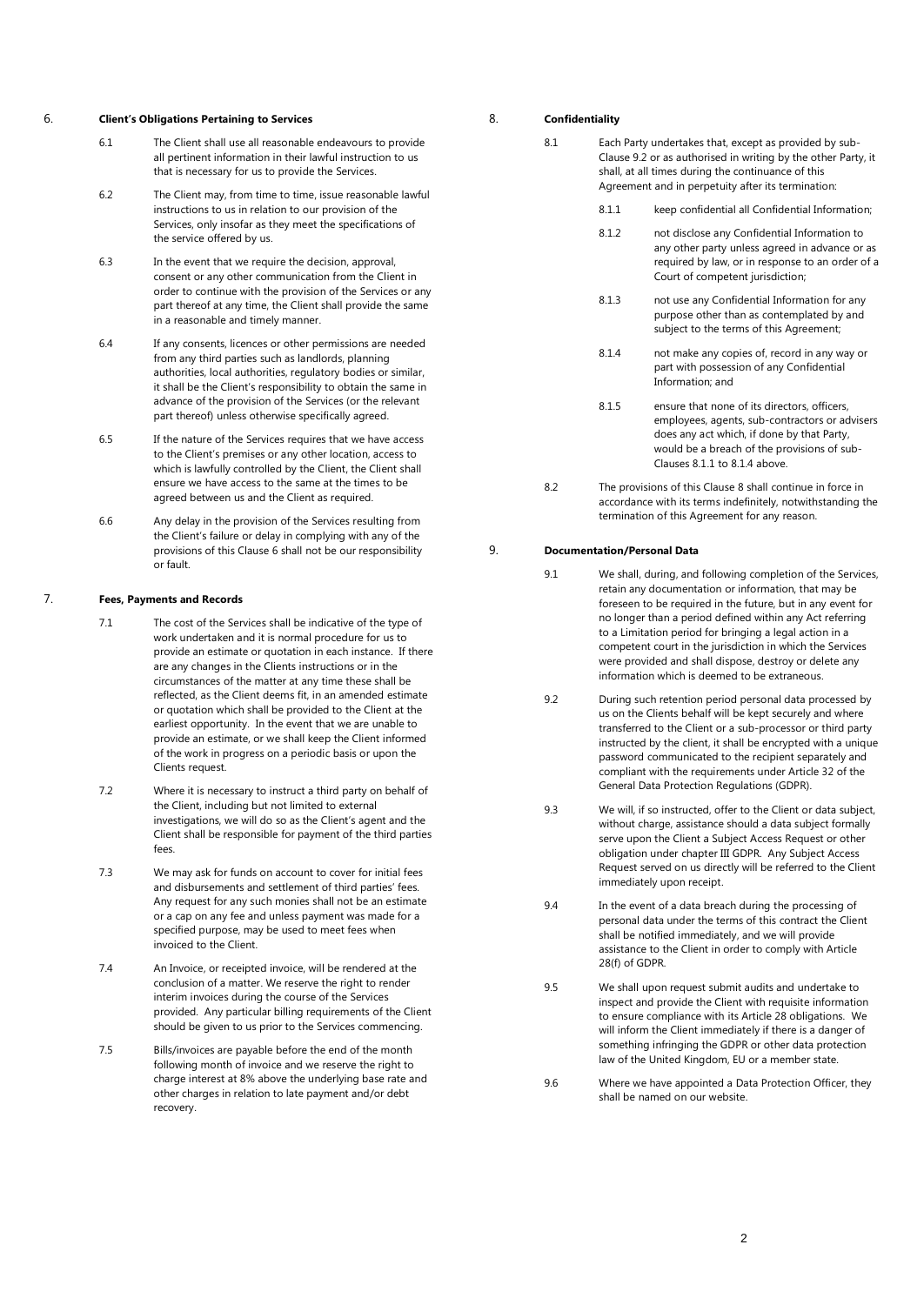- 9.7 For the avoidance of doubt instructions are accepted on the basis that our services are conducted under the direction of the Client and as such we shall be deemed to be the Data Processor and the Client, and/or the principal shall be deemed the Data Controller, unless we determine the manner and the purpose of the processing, in which case, we shall be Data Controller or Joint Data Controller. The handling of personal data will be in accordance with the Clients instructions and direction.
- 9.8 All instructions are carried out with due consideration given to the provisions and requirements of the Bribery Act 2010 and accordingly no part of the instructions will be conducted in breach thereof.
- 9.9 We shall meet the responsibilities to ensure all staff, internal, external or contracted and its supply chain workers are not victims of modern slavery or human trafficking. The safeguards against modern slavery or human trafficking are carried out with due diligence procedures.

# 10. **Limitation of Liability**

- 10.1 This Clause 10 sets out the entire financial liability of the Parties (including that for the acts or omissions of their employees, agents or subcontractors) to each other for any breach of this Agreement; any use made by the Client of Services; and any representation, statement or tortious act or omission (including, but not limited to, negligence and breach of statutory duty) arising out of or in connection with this Agreement.
- 10.2 Neither Party shall be liable to the other, whether in contract, tort (including negligence), restitution, or for breach of statutory duty or misrepresentation for any loss of profit, loss of goodwill, loss of business opportunity, loss of anticipated saving, loss or corruption of any data or information, or any special, indirect or consequential damage or loss that may be suffered by the other Party that arises out of or in connection with this Agreement.
- 10.3 Without prejudice to Clause 10, our total liability arising out of or in connection with this Agreement (whether in contract, tort (including negligence), restitution, for breach of statutory duty or misrepresentation or otherwise) shall be limited to the value of the services in respect of any and all other acts or omissions.

## 11. **Force Majeure**

- 11.1 No Party to this Agreement shall be liable for any failure or delay in performing their obligations where such failure or delay results from any cause that is beyond the reasonable control of that Party. Such causes include, but are not limited to: power failure, internet service provider failure, industrial action, civil unrest, fire, flood, storms, earthquakes, acts of terrorism, acts of war, governmental action or any other event that is beyond the control of the Party in question.
- 11.2 In the event that a Party to this Agreement cannot perform their obligations hereunder as a result of force majeure for a continuous period of 4 weeks, the other Party may at its discretion terminate this Agreement by written notice at the end of that period. In the event of such termination, the Parties shall agree upon a fair and reasonable payment for any and all Goods delivered and/or any and all Services provided up to the date of termination. Such payment shall take into account any prior contractual commitments entered into in reliance on the performance of this Agreement.

#### 12. **Term and Termination**

- 12.1 This Agreement shall remain in force from the commencement date of this Agreement and shall continue to the termination of this Agreement.
- 12.2 We will treat as confidential all information concerning the Clients business affairs received as a result of instructions received and not disclose the information to any third party save to those persons whom we deem necessary and solely for the purpose of the carrying out the Clients instructions unless such information (a) is or becomes generally available to the public or (b) is required to be disclosed in any jurisdiction by a law.
- 12.3 We, in the provision of the services, may be required to outsource all or part of the services to a subcontractor/sub-processor. It is unequivocally agreed that this is solely within our discretion and that you acknowledge that you specifically agree to us doing so. Wherever possible, any sub-contractor/sub-processor will be a Member of the Association of British Investigators, and you can find details of their members on their website at www.abi.org.uk. In some instances, we will use subcontractors/sub-processors who are not members of the Association of British Investigators, but that meet our requirements as specialists. In the event that we do so, we will notify you of their details. If you do not give permission for us to instruct sub-contractors/subprocessors at our sole discretion, you must notify us in writing in the initial instruction or as soon as reasonably practical thereafter and in any event before we commence the services, and we will then seek your further permissions if necessary. It is acknowledged that all subcontractors/sub-processors will be bound by all of the conditions contained within these terms.
- 12.4 For the purpose of law enforcement and/or fraud awareness/prevention or enforcement it is agreed that non-personal data acquired by us may be shared at our discretion. Personal data however will remain confidential.
- 12.5 We reserve the right to conduct due diligence prior to the commencement of the Services of the client and their instructions. This may require proof of the Clients identity and or compliance with the Money Laundering Regulations in the jurisdiction in which the Services are to be provided.
- 12.6 We reserve the right to terminate the provision of our services to the Client by providing written notice delivered to the Clients address or by email. The Client may also terminate their instructions to us on any matter at any time by providing us with written notification. Notwithstanding any termination by either party, the Client agrees to pay any outstanding fees and costs incurred up to the date of termination or the fixed fee agreed.
- 12.7 In accordance with clause 12.3 above, in the unlikely event that we cease trading, or you are unable to contact us for a period of not less than 4 weeks, any sub-contractor/subprocessor instructed by us, will, by default, become joint data controller with you. In this event, and if you are unaware of whom the sub-contractor/sub-processor is, you should contact the Secretariat at the Association of British Investigators who may be able to locate the information for you. Once you are in contact with that Member, the Member, shall cease to be joint data controller, and shall, in accordance with clause 12.3 which binds them to these terms, revert to the position of processor/sub-processor.